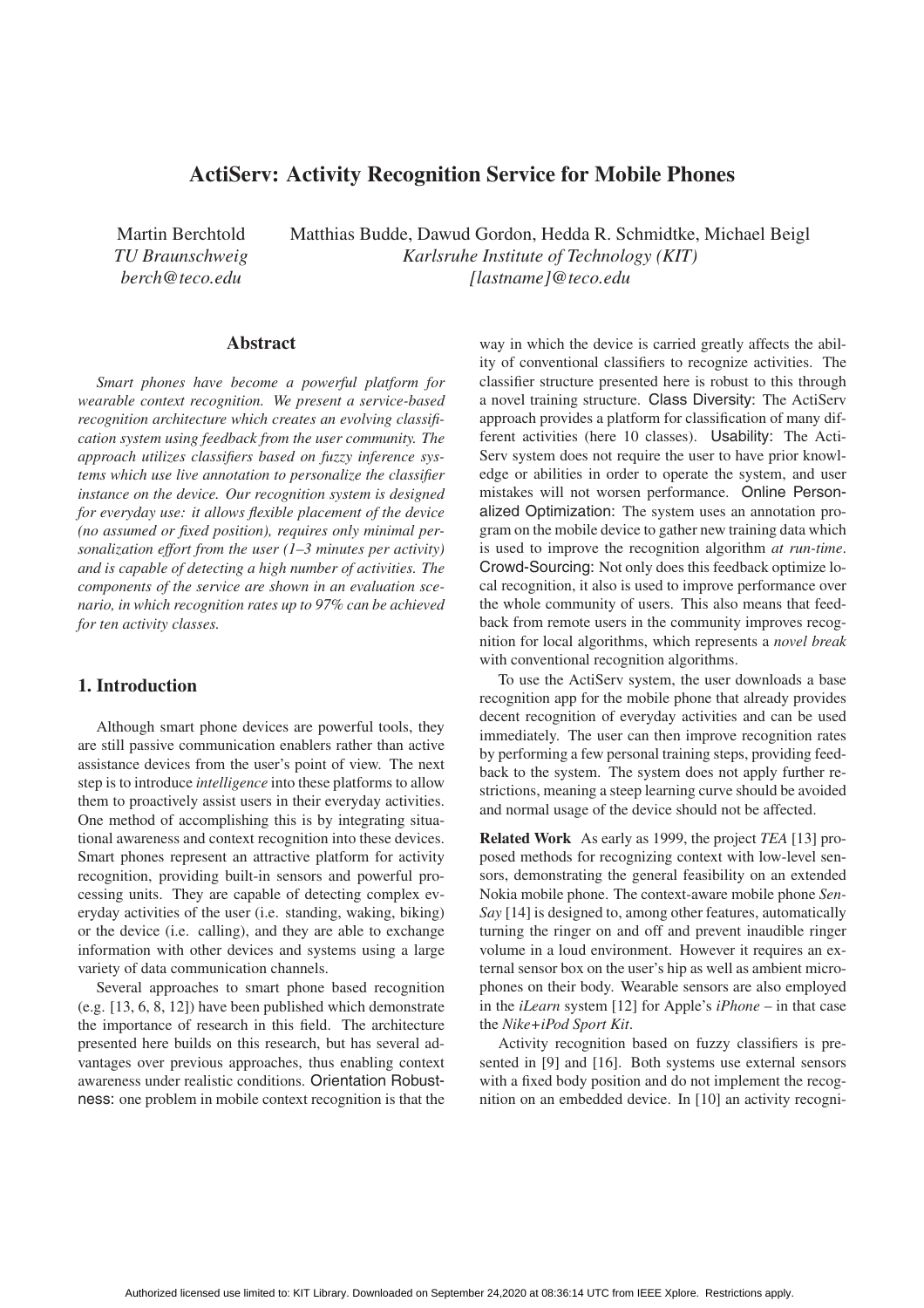tion module is applied to a health care monitoring system.

[1] is an often cited publication on activity recognition in pervasive computing using acceleration sensors located on four limb positions and the hip. In [11], the *eWatch* sensing platform is used to detect six activities. The *eWatch* is carried in the test subject's pocket among other body positions. [6] and [8] both do activity recognition with mobile phones, where [6] only uses sensors and resources native to the phone for sensory acquisition and classification, but just six activities are distinguished with only 80% recognition accuracy on average. In [8] a wristband in combination with a mobile phone is used to recognize six activity classes.

While today many activity recognition systems exist, few of them combine the following desirable features: The system should be able to achieve high overall recognition rates for a reasonable amount of activity classes. For that task it should only employ the internal sensors of an unmodified commodity cellphone on which the recognition is done internally. Furthermore the system should have been evaluated using a fairly high number of test subjects. Of the described systems, only one system [1] has been designed to recognize more classes than the system presented in the paper at hand. It also has been evaluated using the same high number of subjects. However, the recognition rates of said system are significantly lower than those of ours, in spite of the fact that it uses five external acceleration sensors that need to be placed in fixed positions. In terms of high recognition rates, ActiServ ties with *iLearn* [12], whereas Acti-Serv goes without the use of external fixed sensors. Of the systems that were surveyed, only ours and two others [11, 6] exclusively employ non-fixed sensors. Again, the recognition rates lie well below the ones our system achieves. One of these systems [11] also does the classification on the device, as well as ActiServ and three others [8, 12, 7]. However, the latter three employ fixed sensors for the activity recognition. ActiServ is the only system combining the desired features described above. In addition, ActiServ has the unique features of being service-oriented and personalizable to the individual as well as the community as a whole.

## **2. The Architecture**

The problem of personalized activity recognition was solved with a service based approach. The service consists of several steps of activity classifier training, optimal classifier selection, classifier personalization, and user accuracy feedback. Each step is realized by different components either located on a server or the user's phone. All steps and components of ActiServ are displayed in Fig. 1 and described below. Subsequently, the workflow of the service is presented.

Activity Classification Module Set (ACMS): The ACMS is the collection of classification modules which are running



**Figure 1: ActiServ service architecture.**

on the user's mobile phone at a given time.

Global Trainer Service (GTS): The GTS is the key component which trains new Activity Classification Module Sets (ACMS). The GTS frequently checks the database for new user activity data sets or for combinations of user data which have not been used. When data is found, the GTS creates a new ACMS using the new data combination. Through the GTS the database is constantly filled with new ACMSs, where badly performing ACMSs are replaced to ensure that the database always consists of the best performing ACMSs.

Personal Trainer Service (PTS): The PTS selects which activity classification modules are delivered to the user device. The decision is made based on the performance of the classifiers over the annotated data collected by the user. The PTS is also responsible for personalizing the classifier modules. This process will be explained in depth further on in this paper.

Data/Classifier Set Database: This unit is the central storage for the global ACMSs and user data.

Bit-Masking: The bit-masking provides a method for personalizing an ACMS without destroying its original activity recognition capabilities.

Data Collector Tool (DCT): The DCT on the mobile phone collects annotated activity data. The user selects the activity they want to perform from an extensible set of activities in a drop-down-list, carries out the activity, and then pushes a button to stop recording.

Accuracy Feedback Interface (AFI): With the AFI, the user can give feedback to the GTS/PTS as to whether their activity recognition is working. This feedback is not used for personalization per se, as the personalization process is done using the bit-mask, but rather could be used to change the training process in general, though this is not currently implemented and outside of the scope of this paper.

**ActiServ Workflow - How the Service Works** First, the user downloads the ActiServ components to the phone. Second, a small amount of initial data must be collected, where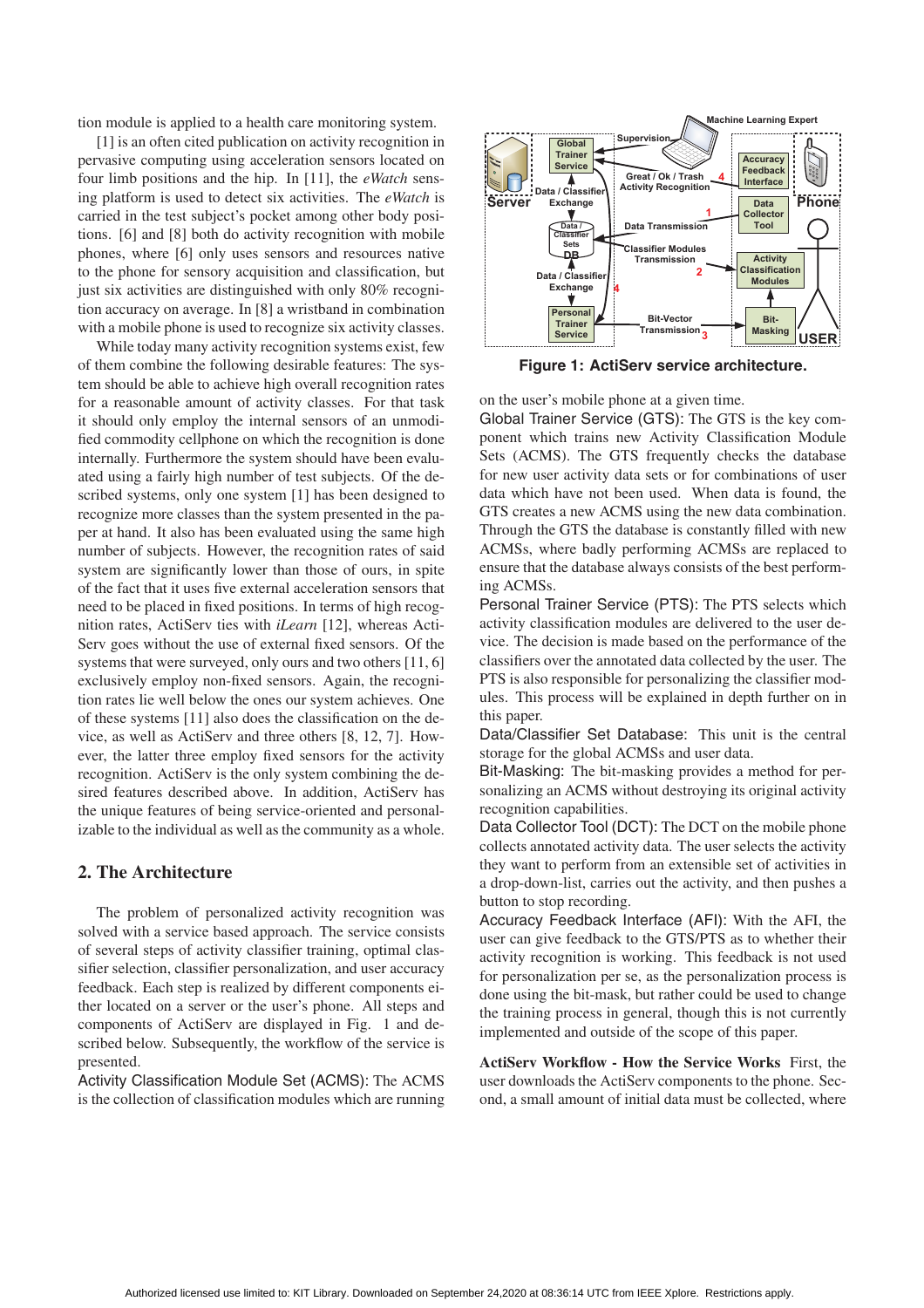each of the activities available in the drop down list of the DCT is carried out for 1-2 minutes. When all of the activities are complete, the data is transmitted (step 1 Fig.1) to the ActiServ server. At this point, the interaction between the user and the service is finished and will only be re-initiated over the AFI if necessary. On the server the PTS selects the best performing ACMS from the database based on the initial data and transmits the set to the user device (step 2 Fig.1). This step has nearly no delay, since only a search over the pre-existing ACMSs must be done and no training is performed. The transmitted ACMS can now run on the users phone and recognize activities with an initial accuracy. Meanwhile the PTS is training the personalization of the ACMS currently running. This process takes time (depending on efficiency and complexity about 1 hour), but since an ACMS is already running on the user's phone, the delay is not directly recognizable for the user. The personalization data, which is just a bit-vector and not a complete ACMS, is transmitted to the phone in step 3 (Fig.1). On the phone the bit-masking component personalizes the ACMS, which can be done during runtime in between classifications. Now the phone should have reasonable activity recognition rates (see evaluation), but the process runs further on the ActiServ server. The GTS constantly trains new combinations of ACMSs, in which the new user's data is included as well. Over time, an ACMS is present in the database which has been trained on the data from the new user and can be transmitted to the user's phone (recognition rates can rise to above 97%). This new ACMS can be personalized again via the PTS and therefore be further improved. The user can also give feedback to the system via the AFI (step 4 Fig.1), but this is not necessary. If the Acti-Serv is in a faulty state due to bad user data, an expert can intervene.

#### **3. Activity Classification Module Set**

For activity recognition we use a novel Activity Classification Module Set (ACMS), through which we are able to classify a large number of classes with reduced calculation effort. The ACMS system can provide accuracy of over 97%. In this section, we first explain a simplified monolithic activity classification approach and then extend the architecture to the ACMS.

#### **3.1. Recurrent Activity Classification**

The classification consists of several steps of processing a real world value to a tuple of the class recognized and a fuzzy uncertainty value. The system (Fig. 2) is presented in the following, a detailed description can be found in [3]. 1. Feature Extraction: The features for activity recognition with the used 3-axis accelerometers are variance and



**Figure 2: Classification system architecture.**

mean values (two 3D acc. sensors  $\rightarrow$  12-dim. feature vector). 2. Recurrent FIS Mapping: We use a Takagi, Sugeno and Kang [15] (TSK-) with linear functional consequences as mapping function. The output of the TSK-FIS is assigned to a tuple of class and fuzziness. The outcome of the mapping at time  $t$  is fed back as input dimension  $n$ for the TSK-FIS mapping at  $t + 1$ . Instead of 'Recurrent TSK-FIS' we use the simpler term RFIS in the remainder of this paper. For more detailed information on this process please refer to [2]. 3. Fuzzy Classification: The assignment of the RFIS mapping result to a class is done fuzzily, so the result is not only a class identifier, but also a membership, representing the reliability of the classification process. Each class  $c_k$  is interpreted by a triangularly shaped fuzzy number. The highest degree of membership to one of these numbers determines which identifier is the mapping outcome. The overall output of the classifier module **M** (which encapsulates the RFIS and the fuzzy classification) on the feature vector  $\vec{v}_t$  is a tuple  $(c_k, \mu_{c_k})$  of a class identifier and the membership to it, where  $c_k \in \mathcal{C}$  and  $\mu_{c_k} \in [0, 1]$  (cf. [3]). 4. Fuzzy Uncertainty Filter: The classifications vary strongly with respect to fuzziness and therefore in the reliability of the RFIS mapping. Since more classifications are made than needed for most applications, a filter on the fuzzy uncertainty ( $\mu_{c_k} \leq \tau$ ) can improve reliability, but also reduces the number of classifications.

#### **3.2. Activity Classification Module Set**

Instead of using one monolithic classifier to classify on all classes C, we use several classifier modules  $M_i : \mathcal{V} \to \mathcal{C}_i$ (with  $i = 1, ..., N$ ) each classifying on a small subset  $C_i \subseteq C$ of classes. The subsets  $C_i$  are chosen according to the classes  $c_{ij} \in \mathcal{C}_i$  semantics, therefore each subset  $\mathcal{C}_i$  has its own meta semantic. We call this meta semantic 'conditional context (cc)'. To not only recognize the respective classes  $c_{ij} \in C_i$ , but also the transition between classifiers  $M_i$ , each module yields a complementary class  $\overline{c}_i$  as well, where the complementary class represents all classes classified by other modules but not by this one. All classifier modules are chained in a dynamic queue, where the last classifier successfully classifying a class aside from the complementary class is moved to the front.

To train these queued classifier modules, we need to train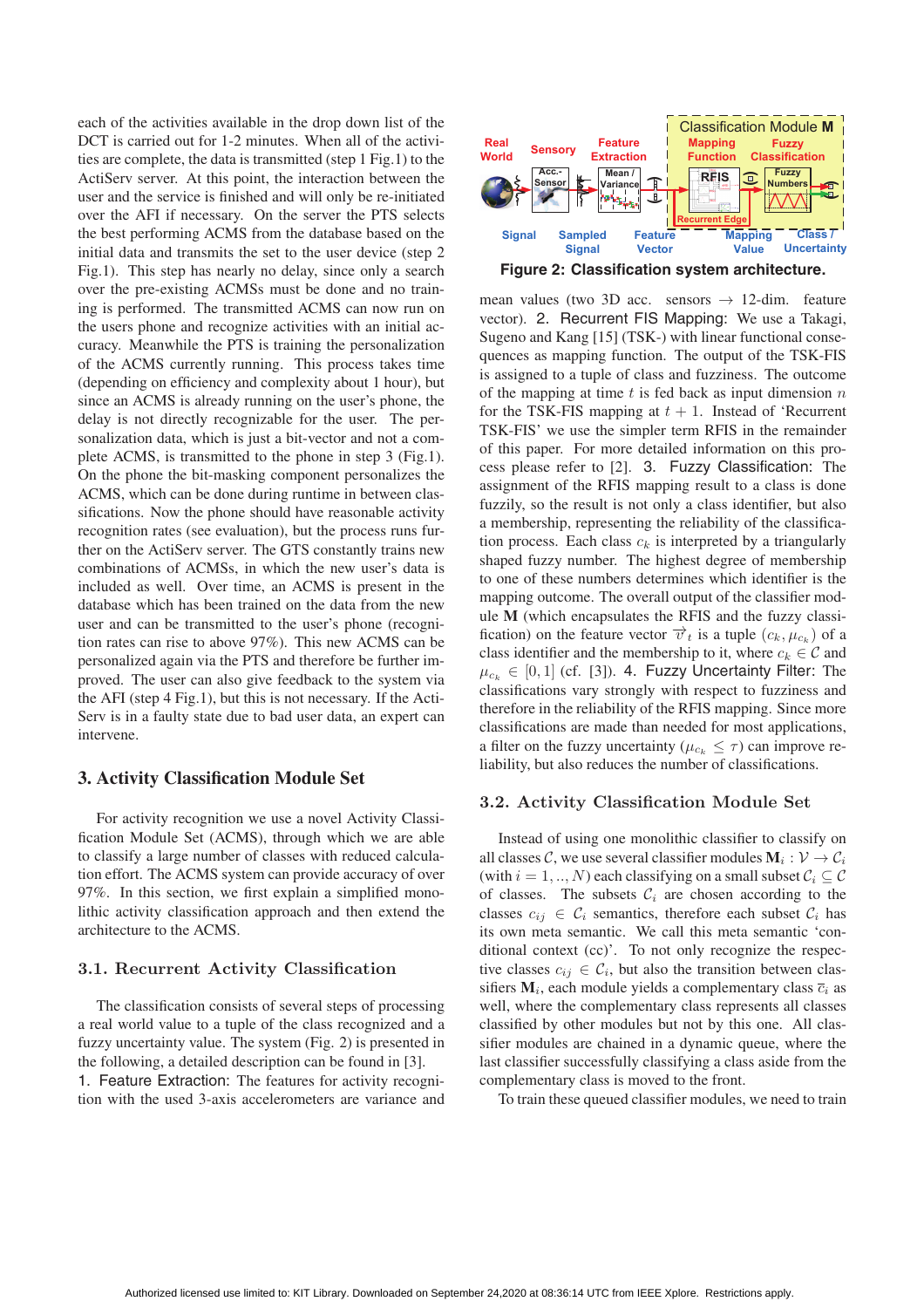them on the respective classes  $c_{ij} \in C_i$  and on the complementary class  $\overline{c}_i$ . The training  $\mathcal{V}_i^{tr}$  and check data sets  $\mathcal{V}_i^{ck}$ for a classifier module  $M_i$  are unified with a selection of input data pairs of all other classifiers  $V_i^{\overline{c}} \subset \bigcup_{k \neq i} \mathcal{V}_k^{tr}$ . This selection is labeled zero – which indicates the complementary class  $\overline{c}_i$  in every module  $\mathbf{M}_i$  – and added to the normal training and check data sets of this classifier. The actual training and check data is therefore  $\mathcal{V}_i^{tr \cup \overline{c}}$  and  $\mathcal{V}_i^{ck \cup \overline{c}}$ , which are called  $V_i^{tr}$  and  $V_i^{ck}$  in the rest of this paper for reasons of simplicity. More analysis on the modular classifier approach can be found in [4].

### **4. Global Trainer Service (GTS)**

A classification system which is trained on a large data set of multiple users has disadvantages. First, the training algorithms have long calculation times, since the training data set increases with every user added to it. Second, the resulting Activity Classification Module Set (ACMS) is inaccurate and complex. Since the diversity of the training data due to the different users is high, the classifier modules need a large number of rules in the RFIS mapping function to map the data. The data is partly contradictory, because different users have different patterns for certain activities. In this case, either one user's training data is preferred to solve the conflict, or both are classified with low accuracy. Instead of training the ACMS on the training data of all users in the database, we select subsets of user-specific data and train the classifier modules on them. Instead of one set of modules, we end up with various sets trained on subsets of the users. All the ACMSs are stored in a database, where only the best and fittest ACMSs remain and the worse performing are deleted. With each new user added to the database new data combinations of users become possible, so the GTS is constantly running and training new ACMSs.

#### **4.1. Activity Classifier Module Training**

To train a set of activity classifier modules, we used a machine learning algorithm [3] that is fast and requires a minimal amount of supervision from an expert. The part of each activity classification module that needs to be trained is the RFIS mapping function. A five step algorithm is used to identify the RFIS on an annotated training feature set. The algorithm is described in [3], a brief description follows:

1. Data Annotation and Separation: The training data  $V^{tr}$  is separated according to the class  $c_j$  to which the data pairs belong. Clustering on each subset delivers rules that can be assigned to each class. 2. Clustering: First, subtractive clustering gives an upper bound for the amount of clusters that is then used for Gath-Geva clustering. Since subtractive clustering results in more clusters than Gath-Geva clustering (multivariant cluster shapes for covariant sensor data), a genetic algorithm is used to determine the best subset of cluster centers. The output of the Gath-Geva clustering is the number of rules and the membership functions. 3. Least Squares: Linear regression identifies the parameters of the linear consequence function of the rules. Minimizing the quadratic error leads to the solution of an overdetermined linear equation. 4. Recurrent Data Set: The output of the TSK-FIS is now calculated over the training data  $V^{tr}$ . This output is shifted by one, with a leading zero, and then added to the training data set  $V^{tr}$  as an additional dimension. All data pairs for time  $t > 1$  have the output of the FIS mapping of  $t - 1$  in the recurrent dimension  $n$ . For this data set the steps 1 to 3 are repeated. 5. Stop Criterion: There are two values qualifying for a stop criterion: the mean quadratic error and the classification accuracy. For our evaluation scenario we used the latter.

#### **4.2. ACMS Training**

The training  $V^{tr}$  and check data  $V^{ck}$  for one classifier modules set  $\mathcal{M}_l = \{M_{1l},..,M_{Nl}\}\)$  consists of data from randomly selected users  $(u_h \in \{u_1, \ldots, u_A\})$ , represented by  $V_{u_h}$ . The training data  $V_{\mathcal{M}_l}^{tr}$  for the classifier module set  $\mathcal{M}_l$  is a subset selection of the data  $\mathcal{V}_{\mathcal{M}_l}^{tr} \subseteq \mathcal{V}_{u_g} \cup ... \cup \mathcal{V}_{u_h}$ for  $g \neq a$ .  $\neq h$ , where each of the classes should have equal amount of training data pairs and the data from every user should contribute same amount of data sets. For the check set  $V^{ck}_{\mathcal{M}_l}$  we proceed accordingly. All user data is saved in a database, from which different combinations of data are randomly selected. on each selection a new set of classifier modules set  $\mathcal{M}_l$  is trained. The set  $\mathcal{M}_l$  is then checked with the respective check data  $V_{\mathcal{M}_l}^{ck}$  for classification accuracy. This process is repeated until all combinations of user specific data are trained and checked, where only a certain population of ACMSs which have the highest classification accuracy is saved. With new user data coming in through the community, the process can theoretically run indefinitely. The amount of stored classifier module sets should increase with the amount of new user data added to the database. Since storage space is limited, the amount can not be increased indefinitely.

### **5. Personal Trainer Service (PTS)**

The classifier module set  $\mathcal{M}_l$  which performs best for the current user is selected and must then be personalized to recognize activities with acceptable accuracy. This is done via a bit-vector masking, which 'activates' or 'deactivates' the input dimensions of the rules of each module's RFIS mapping function. This masking is only temporary, so the original classifier modules still persist and can be reactivated at any time. Furthermore, the bit-vector and therefore the capabilities of the masked classifier can be changed at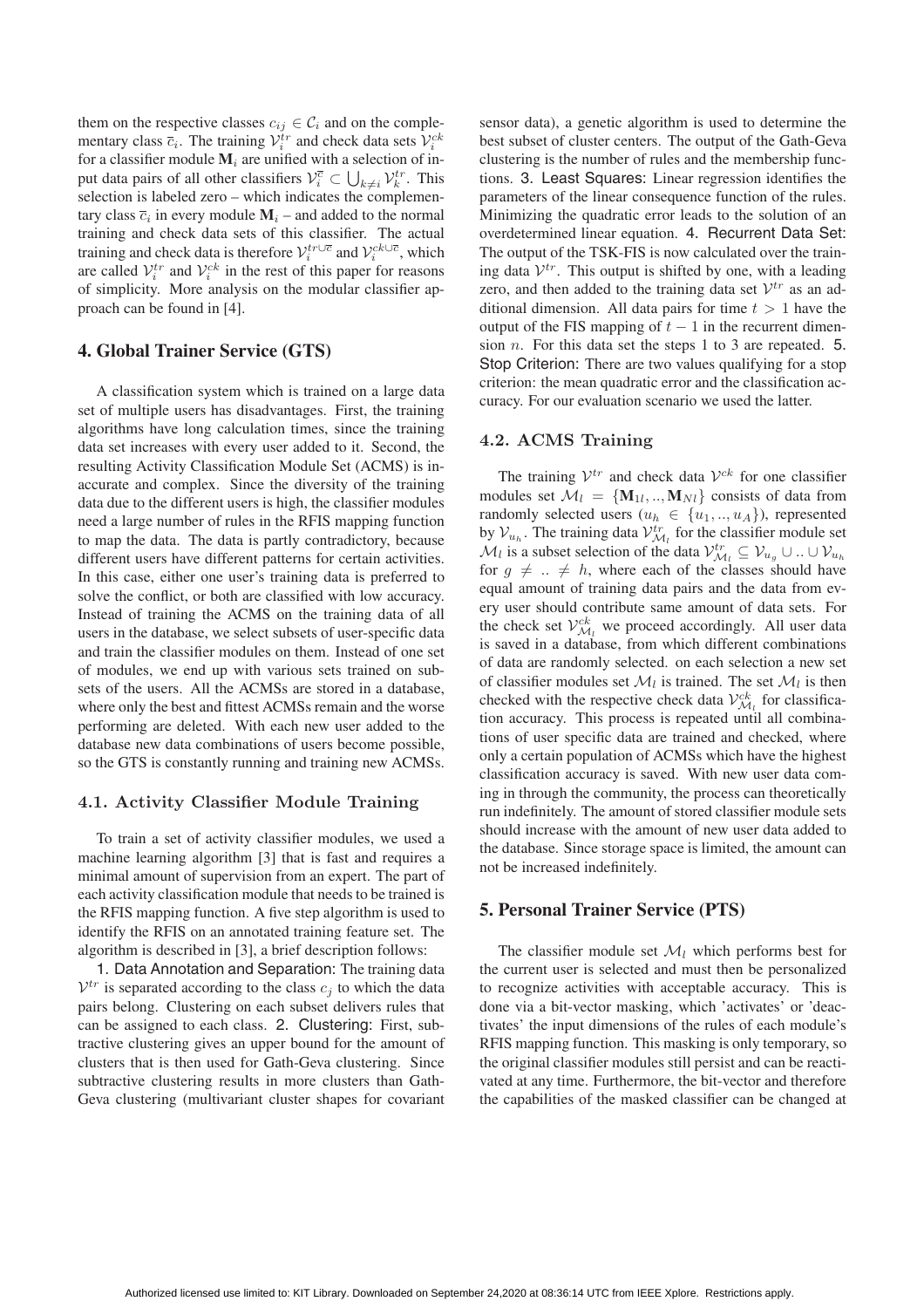any time. The bit-vector is specified for the respective user according to the data  $V_{u_h}$  on which the module set  $\mathcal{M}_l$  was selected. Since the combinations of bits in the bit-vector exclude a full search, a genetic algorithms is used as a heuristic to limit the search space.

### **5.1. ACMS Selection**

The first step towards a user's personalized activity classification system is the selection of the best classifier module set from the database. The selection is done based on an initial data set which the user has previously collected. The data set should consist of a significant amount of data pairs for all activity classes. For every classifier module set  $\mathcal{M}_l$  ( $l = 1, ..., A$ ) the classification accuracy for the new user data is calculated. The classifier module set  $\mathcal{M}_l$  which has the best classification accuracy is then selected for the activity recognition on the user's device.

#### **5.2. Bit-Vector for ACMS Masking**

The adaption is done via a bit vector, which specifies the 'active' and 'inactive' dimensions of each rule for one module  $M_i$ . Therefore the bit vector  $bit_{\mathbf{M}_i}$  for module  $M_i$ , which has *n* input dimensions and  $m_i$  rules, is  $b_i := n \cdot m_i$ positions long. To use the bit vector, an interpretation function  $I(\mathbf{M}_i(\vec{v}_t), bit_{\mathbf{M}_i})$  is defined, that 'switches' the rule's dimensions temporarily without changing the module  $M_i$ permanently. The interpretation function  $I$  is defined as a function mapping a module  $\mathbf{M} \in \mathbb{F}(\mathbb{R}^n, \mathbb{R})$  together with a bit vector  $bit_{\mathbf{M}} \in \{0,1\}^*$  of appropriate length to a module **M**′ . Details on the bit vector approach can be found in [5]. A genetic algorithm is used to determine the respective classifier module's bit vector. The space that has to be searched is  $2^{b_i}$ , a complete search would therefore have a runtime of  $O(2^{b_i})$ , which is impossible to calculate in a reasonable amount of time. In our experience, the genetic algorithm can find a suboptimal, but appropriate solution in a time span that is acceptable in our application.

# **6. Online ACMS Evaluation**

For the online ACMS evaluation we used the *OpenMoko Neo Freerunner* phone based on the Samsung S3C2442B processor clocked at 266MHz using a Debian Linux operating system enabling rapid prototyping. We are also currently investigating implementations on the iPhone 3G and the Motorola Milestone running the Android operating system. The ACMS is implemented in C and the parameter setting is provided through a JASON configuration file.

**Performance Evaluation** To gather meaningful performance data, we must first compute whether the requirements for real-time processing can be achieved: the accelerometer sensor provides 100 samples per second and each classification requires window size of 8 samples in the feature extraction. Thus, if we want to achieve real-time performance, we must be able to perform 12.5 activity classifications per second. For the classification processes, a distinction must be made between the best and worst case: in the best case, the first classifier module of the ACMS is able to classify the data, and in the worst case, all classifiers modules need to be computed. Each process was run 1000 times to gather significant performance results. The results indicate that we only require from 1.3% (best case) to 4.9% (worst case) of the available processing power. Of that, 0.012 *PP* are used for the feature extraction and 0.093 *PP* (best case) to 0.38 *PP* (worst case) for the classification. The Neo FreeRunner's processor does not feature floating point instructions, meaning that all floating point calculations have to be simulated using the integer instruction set. With a phone providing a floating point unit (e.g. iPhone 3G) we would need approximately ten times less processing time.

Also, the processor time for the ACMS was observed for 131 minutes in a trial period in order to evaluate CPU utilization. The measurements showed a CPU usage of 3.3% for the ACMS on average.

#### **7. Offline Activity Classification Evaluation**

The ActiServ system was evaluated offline. First, the evaluation settings will be explained, followed by a demonstration of upper and lower bound approximations for the optimal case where the training data for the classifier modules are only gathered from the evaluation user. In the next step, an ACMS is selected from the database where data from the current user is not present, meaning there is no ACMS available which was directly trained on data from this user. The accuracy of the best performing ACMS under these circumstances is presented. Next, personalization using the PTS to provide bit-vectors for each module is presented where data from the current user is excluded from the database. Finally the performance of the whole system including data from the evaluation user as well as the community is presented, where different phone orientations and personalization are applied.

#### **7.1. Evaluation Setting**

As mentioned before, there is a distinction between context classes and conditional contexts (cc). The classes are the direct output of the classifier, whereas the cc is implicitly identified through the classifier module which is currently active. The classes are sorted according to semantics of the cc. Three general cc were determined, *the phone is on a table*, *the phone is in the pants pocket* and *the user has the phone in her hand*. The cc *the phone is in the pants pocket*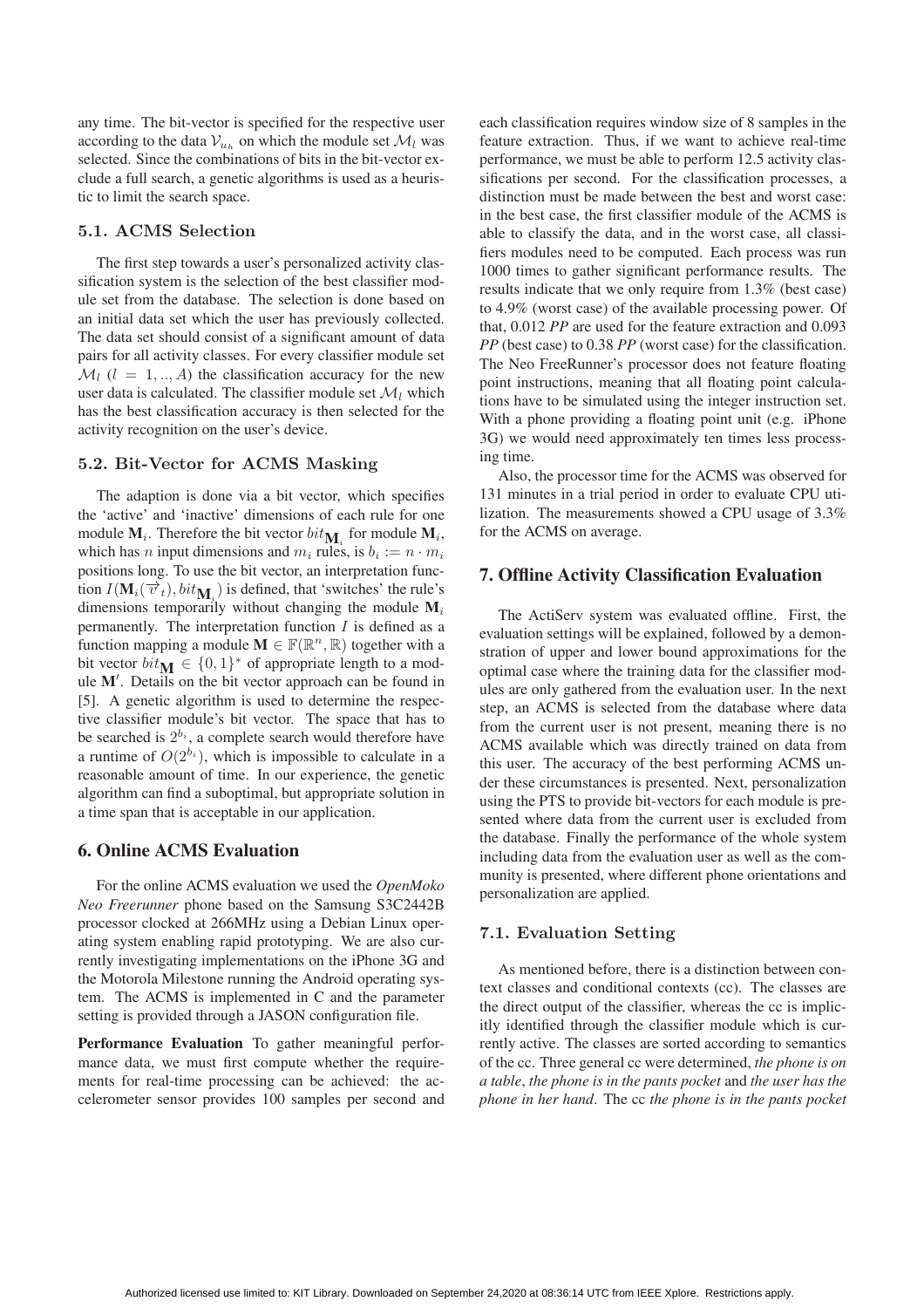is split in subsequent contexts according to the amount of movement of the phone, *movement* or *no movement*. The combinations of contextual states, classes and classifiers for the acceleration data classification are shown in Tab. 1.

| Conditional     | <b>Context Class</b>    | Class | Classifier     |
|-----------------|-------------------------|-------|----------------|
| Context         |                         | No.   | Module         |
| Phone in users  | user is sitting         |       |                |
| pants pocket:   | user is standing        | 2     | $M_1$          |
| no movement     | user is lying           | 3     |                |
|                 | user is walking         | 4     |                |
|                 | user is climbing stairs |       | $M_{2}$        |
| movement        | user is cycling         | 6     |                |
| Phone on table: | no movement             | 7     | $M_{\odot}$    |
| Phone in users  | just holding            | 8     |                |
| hand:           | talking on phone        | 9     | $\mathbf{M}_4$ |
|                 | typing text message     | 10    |                |

**Table 1: Conditional contexts, classes and classifier modules for the acc. sensor.**

We collected data from 20 users (16 male, 4 female), aged 20 to 32. All users had experience with the use of mobile phones. We tried to ensure that the collection of activities was as realistic as possible. Each test user generated 2- 3 minutes of data for each of the ten activity classes during normal everyday activities, resulting in over 500 minutes of data in total.

The classifier module sets are trained on randomly selected sets of four users. 19 of the 20 users were used during the training phase, leaving the data from one user for evaluation of the ActiServ system. The male test subject used for the evaluation provided data with two different orientations for the 'pocket' activities. All the test data used in the following evaluation is randomized in slices of 16 data pairs. This is a stress test in the evaluation, since due to the recurrence in the modules, the most false-positives occur in between activity classes.

In the following tables the recognized activity classes are filtered on a threshold of  $\tau = 75$ . This reduces the amount of classes which are recognized by a certain amount, depending on the general detectability of the respective activity. Which percentage of the classification remain after the filtering is shown in the last row of the confusion matrices. We expect that a remainder of more than 8% of classifications to be acceptable, so on average still one classification passes through the reliability filter per second.

### **7.2. ACMS Trained on Evaluation User**

The best results for activity recognition can be achieved when the ACMS is directly trained on the current user. This gives us an upper limit for activity recognition accuracy for a 3-minute training cycle. Data collection resulted in about 2250 feature vectors per class and 22500 in total for all ten classes. Out of this annotated data set, 600 samples per class were extracted for training data  $V^{tr}$  and 400 for check data  $V^{ck}$ . For training the complementary class of each of the modules, 1200 data pairs were randomly selected from training data of the other classifier modules and added to the training data. For the check of the complementary class, 800 data pairs were added to the check data. The remaining data – ∼ 1250 annotated feature vectors per class – was used to test the ACMS. The upper limit results for the trained ACMS are presented in Tab. 2.

|                | $M_1$ (98.1%) |      | $M_2(96.4\%)$ |      |      | Mз   |      | $M_4$ (99.3%) |      |      |
|----------------|---------------|------|---------------|------|------|------|------|---------------|------|------|
|                |               | 2    | 3             | 4    | 5    | 6    | 7    | 8             | 9    | 10   |
|                | 97.8          | 0.8  | 0.1           | 4.2  | 0.2  | 0.7  | 0.4  | 0.0           | 0.3  | 0.0  |
| $\overline{2}$ | 0.6           | 96.3 | 1.2           | 0.9  | 0.0  | 0.0  | 0.0  | 0.0           | 0.1  | 0.0  |
| 3              | 0.0           | 0.0  | 97.4          | 0.0  | 0.1  | 0.0  | 0.0  | 0.0           | 0.0  | 0.0  |
| $\overline{4}$ | 0.8           | 1.3  | 1.2           | 92.3 | 0.1  | 0.2  | 0.0  | 0.9           | 0.6  | 0.0  |
| 5              | 0.0           | 0.0  | 0.0           | 0.3  | 97.7 | 1.6  | 0.0  | 0.0           | 0.0  | 0.0  |
| 6              | 0.0           | 0.0  | 0.1           | 0.0  | 0.0  | 97.1 | 0.0  | 0.0           | 0.0  | 0.0  |
| $\overline{7}$ | 0.5           | 0.0  | 0.0           | 0.0  | 0.0  | 0.0  | 99.5 | 0.0           | 0.0  | 0.0  |
| 8              | 0.3           | 1.0  | 0.0           | 2.2  | 1.5  | 0.3  | 0.1  | 97.6          | 1.1  | 0.0  |
| 9              | 0.1           | 0.5  | 0.0           | 0.2  | 0.4  | 0.1  | 0.0  | 1.4           | 97.8 | 0.8  |
| 10             | 0.0           | 0.0  | 0.0           | 0.0  | 0.1  | 0.0  | 0.0  | 0.1           | 0.1  | 99.1 |
|                | 83.9          | 83.2 | 93.5          | 69.4 | 57.5 | 74.5 | 91.7 | 86.3          | 83.2 | 93.5 |

#### **Table 2: Upper limit classifier system, solely** trained on eval. user. Threshold  $\tau$ =0.75, con**ditional context (cc): 98.3%, overall: 97.3%.**

A lower baseline limit can be expressed when the classifier was trained on one phone orientation (e.g. for the phone in the pants pocket) and the evaluation is carried out on data from the user when carrying it in a different position, which represents a major problem in activity recognition. The recognition results for the test data with a different phone orientation then the training data are shown in Tab. 3. Here the classes for the cc 'phone in user's pants pocket' have extremely low recognition rates, where the activities with only one possible orientation still have high accuracy. We

|                | $M_1$ (64.6%) |      | $M_2$ (51.4%) |      |      | $M_{\odot}$ | $M_4$ (99.7%) |      |      |      |
|----------------|---------------|------|---------------|------|------|-------------|---------------|------|------|------|
|                |               | 2    | 3             | 4    | 5    | 6           | 7             | 8    | 9    | 10   |
| $\overline{1}$ | 20.7          | 44.7 | 0.1           | 30.1 | 10.2 | 20.0        | 0.1           | 0.0  | 0.1  | 0.0  |
| $\overline{2}$ | 0.2           | 29.3 | 0.7           | 12.4 | 2.5  | 21.8        | 0.0           | 0.0  | 0.1  | 0.0  |
| $\overline{3}$ | 0.0           | 0.0  | 98.2          | 1.0  | 0.2  | 0.0         | 0.0           | 0.0  | 0.0  | 0.0  |
| $\overline{4}$ | 0.0           | 20.9 | 0.5           | 55.2 | 84.1 | 13.5        | 0.0           | 0.2  | 0.5  | 0.0  |
| 5              | 0.0           | 0.6  | 0.2           | 0.6  | 0.6  | 0.3         | 0.0           | 0.0  | 0.0  | 0.0  |
| 6              | 0.0           | 0.0  | 0.0           | 0.0  | 0.0  | 0.0         | 0.0           | 0.0  | 0.0  | 0.0  |
| 7              | 0.0           | 0.0  | 0.0           | 0.0  | 0.3  | 0.3         | 99.8          | 0.0  | 0.0  | 0.0  |
| 8              | 79.2          | 4.1  | 0.3           | 0.7  | 2.0  | 40.6        | 0.1           | 98.5 | 0.7  | 0.1  |
| $\overline{9}$ | 0.0           | 0.4  | 0.0           | 0.0  | 0.1  | 3.5         | 0.0           | 1.3  | 98.5 | 0.6  |
| 10             | 0.0           | 0.0  | 0.0           | 0.0  | 0.0  | 0.0         | 0.0           | 0.1  | 0.1  | 99.3 |
|                | 39.6          | 22.8 | 92.1          | 31.4 | 34.8 | 11.9        | 94.6          | 89.8 | 89.8 | 96.2 |

**Table 3: Lower limit classifier system for position 2, solely trained on actual user's position 1. =0.75, cc: 78.9%, overall: 60.0%.**

show in the evaluation of our service-based approach, that the recognition accuracy achieved is not significantly lower than the upper limit and can exceed accuracy for the lower baseline limit.

### **7.3. Eval. User Excluded from Training**

As explained before, the upper limit classifier modules cannot be supported in a community-based approach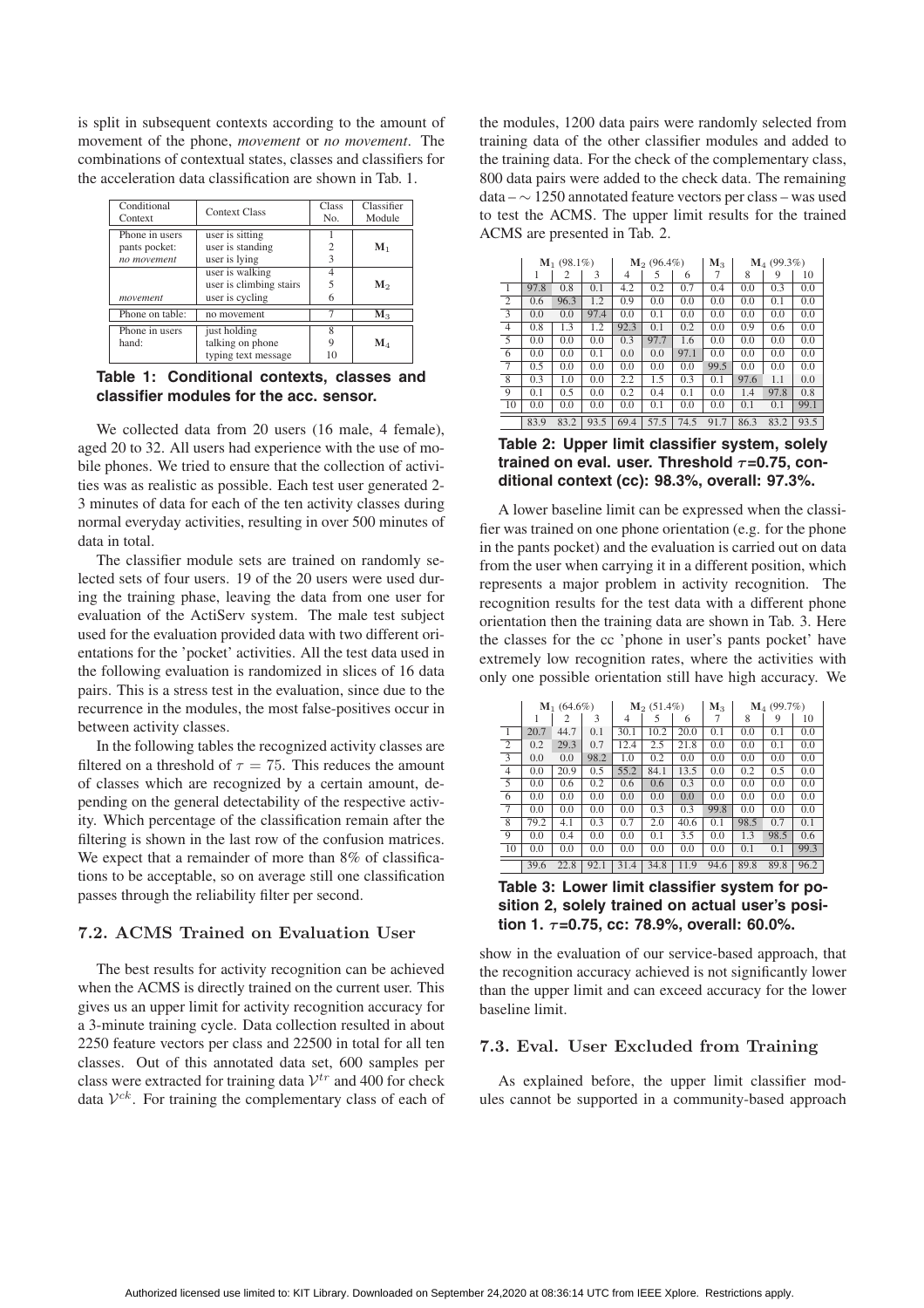due to several reasons. We show that we can exceed the lower baseline limit for a different phone orientation with our service-based approach and present example results for each of our service's steps.

**GTS Trained ACMS for Random Selection of User Data** The Global Trainer Service (GTS) has trained 20 Activity Classification Module Sets for randomly selected sets of four users from the 19 users in the database. The training

| User          | Accuracy $(\%)$ |                    | User          | Accuracy $(\%)$ |                    |
|---------------|-----------------|--------------------|---------------|-----------------|--------------------|
| Combination   | $v^{tr}$        | $\mathcal{V}^{ck}$ | Combination   | $V^{tr}$        | $\mathcal{V}^{ck}$ |
| 17, 2, 1, 11  | 86.0            | 83.1               | 18, 4, 7, 15  | 85.6            | 81.4               |
| 12, 11, 1, 7  | 83.9            | 83.2               | 4, 7, 2, 15   | 85.06           | 83.7               |
| 6, 14, 15, 16 | NaN             | <b>NaN</b>         | 12, 17, 7, 16 | <b>NaN</b>      | <b>NaN</b>         |
| 16, 13, 12, 7 | <b>NaN</b>      | <b>NaN</b>         | 9, 13, 18, 17 | 82.9            | 82.5               |
| 3, 6, 8, 4    | 85.2            | 82.7               | 13, 6, 2, 16  | 82.7            | 80.2               |
| 15, 16, 12, 2 | 66.3            | 66.1               | 3, 17, 16 14  | 69.5            | 64.5               |
| 13, 8, 6, 1   | 84.5            | 80.2               | 13, 1, 16, 2  | 83.9            | 80.7               |
| 10, 7, 12, 2  | 84.7            | 81.2               | 10, 15, 4, 5  | 84.7            | 82.8               |
| 5, 1, 10, 1   | 72.5            | 71.4               | 7, 5, 17, 12  | 82.7            | 80.8               |
| 9, 5, 18, 8   | 82.7            | 69.0               | 5, 13, 19, 8  | <b>NaN</b>      | <b>NaN</b>         |

**Table 4: GTS combinations of user data, accuracy of ACMS (training/check data). Gray rows indicate faulty ACMSs that are deleted.**

data  $V^{tr}$  consisted of 300 randomly selected feature vectors per class and user, which makes 1200 pairs per class. Again, training data from the other modules was added to train the respective classifier module on the complementary class. In total we used 12000 data pairs for training of all four classifier modules. The check data consisted of 6000 data pairs. The accuracy for the ACMSs, trained on training data  $\mathcal{V}^{tr}$ and check data  $V^{ck}$ , is shown in Tab. 4. For some of the ACMS an error occurred during training and the accuracy on the training and check data is 'Not a Number (NaN)'. These ACMSs are deleted by the GTS from the database along with badly performing ACMSs.

**Best Selection of Classifiers** A new user now demands an ACMS to recognize the 10 activity classes in our evaluation setting. The PTS selects the best performing ACMS on the user data and uploads the ACMS to the user phone. The best selection is the ACMS trained on the users 10, 7, 12, and 2. A mean recognition rate of 62.4% ( $\tau = 0.75$ ) is low, but the more user invariant activity classes were recognized with over 90% accuracy. Also the cc have an accuracy in detection of 71.2%, which is already a good recognition rate, for an ACMS that was provided without delay.

**Personalization Data and Test Data Have Same Orientation** The PTS now provides a bit-vector for masking the selected ACMS, and therefore personalizes the activity recognition. The resulting confusion matrix is displayed in Tab. 5. The recognition rates have improved significantly by 23.6 *PP* up to 86%. Still, classes no. 4 and no. 6 have low recognition rates. These classes are mostly misclassified onto class no. 1 of a different classifier module. Here the personalization process of the PTS can be improved, so that

|                | $M_1$ (90.2%) |      | $M_2$ (72.8%) |      |      | $\mathbf{M}_3$ |      | $M_4$ (97.0%) |      |      |
|----------------|---------------|------|---------------|------|------|----------------|------|---------------|------|------|
|                |               | 2    | 3             | 4    | 5    | 6              | 7    | 8             | 9    | 10   |
| $\overline{1}$ | 85.4          | 2.7  | 1.0           | 31.5 | 1.7  | 29.8           | 0.2  | 0.2           | 5.9  | 0.9  |
| $\overline{2}$ | 1.4           | 84.9 | 0.4           | 1.5  | 0.4  | 0.9            | 0.0  | 0.0           | 0.8  | 0.2  |
| 3              | 0.0           | 0.7  | 94.2          | 0.0  | 0.0  | 0.0            | 0.0  | 0.0           | 0.0  | 0.0  |
| $\overline{4}$ | 1.3           | 9.1  | 2.4           | 54.9 | 0.4  | 0.0            | 0.1  | 0.0           | 0.8  | 0.0  |
| $\overline{5}$ | 0.1           | 1.0  | 1.3           | 0.0  | 92.5 | 5.5            | 0.1  | 0.0           | 0.0  | 0.1  |
| 6              | 11.6          | 0.0  | 0.0           | 0.0  | 3.9  | 61.3           | 0.0  | 0.0           | 0.0  | 0.0  |
| $\overline{7}$ | 0.0           | 0.0  | 0.0           | 0.0  | 0.0  | 0.0            | 99.3 | 0.0           | 0.0  | 0.0  |
| 8              | 0.0           | 1.6  | 0.1           | 10.5 | 1.0  | 1.7            | 0.2  | 98.4          | 1.2  | 0.0  |
| 9              | 0.0           | 0.0  | 0.4           | 1.5  | 0.0  | 0.9            | 0.1  | 1.4           | 90.9 | 0.9  |
| 10             | 0.1           | 0.0  | 0.0           | 0.0  | 0.0  | 0.0            | 0.0  | 0.0           | 0.4  | 97.9 |
|                | 19.9          | 24.9 | 42.5          | 23.4 | 18.4 | 11.6           | 41.9 | 22.6          | 25.9 | 40.8 |

**Table 5: Best performing selection personalized on new user.=0.75,cc:89.8%,all:86.0%.**

the classifier module  $M_1$  is not personalized to the point it interrupts the capabilities of module  $M_2$ . But this is a tradeoff, where the stop criterion of the genetic algorithm used in the PTS plays the key role. Either modules have equal average recognition rates or one is favored in the disadvantage of another one. This can also happen between classes classified through the same module.

**Personalized Opposite Orientation in Training and Test Data** The PTS has personalized the ACMS via a bit-vector masking according to a data set, where the phone has only one orientation in the user's pants pocket. We are investigating now what happens if the user is carrying the phone with a different orientation, which is a situation that frequently occurs in daily usage of mobile phones. The results of a test set with about 22000 data pairs for a different phone orientation are shown in Tab. 6. The accuracy is on average low at

|                 | $M_1$ (79.3%) |      | $M_2$ (83.6%) |      |      | $\rm M_{3}$ |      | $M_4(99.4\%)$ |      |      |
|-----------------|---------------|------|---------------|------|------|-------------|------|---------------|------|------|
|                 |               | 2    | 3             | 4    | 5    | 6           | 7    | 8             | 9    | 10   |
|                 | 54.4          | 87.8 | 0.6           | 1.1  | 0.8  | 9.0         | 0.0  | 0.0           | 1.4  | 0.1  |
| $\overline{2}$  | 1.8           | 1.5  | 0.6           | 0.2  | 0.1  | 0.1         | 0.0  | 0.0           | 0.2  | 0.0  |
| 3               | 0.0           | 0.0  | 91.2          | 0.0  | 0.0  | 0.0         | 0.0  | 0.0           | 0.0  | 0.0  |
| $\overline{4}$  | 14.0          | 5.9  | 2.3           | 85.3 | 77.5 | 73.3        | 0.0  | 0.0           | 0.0  | 0.1  |
| 5               | 3.5           | 0.0  | 1.0           | 5.8  | 8.7  | 0.1         | 0.0  | 0.0           | 0.0  | 0.0  |
| 6               | 0.0           | 0.0  | 0.0           | 0.0  | 0.0  | 0.0         | 0.0  | 0.0           | 0.0  | 0.0  |
| $7\phantom{.0}$ | 0.0           | 0.0  | 0.0           | 0.0  | 0.0  | 0.0         | 99.9 | 0.0           | 0.0  | 0.0  |
| $\overline{8}$  | 22.8          | 4.2  | 1.0           | 7.4  | 12.3 | 13.6        | 0.0  | 99.4          | 1.2  | 0.0  |
| $\overline{9}$  | 0.0           | 0.4  | 3.3           | 0.1  | 0.7  | 3.8         | 0.0  | 0.6           | 96.1 | 0.5  |
| 10              | 0.0           | 0.2  | 0.1           | 0.0  | 0.0  | 0.1         | 0.0  | 0.0           | 1.1  | 99.3 |
|                 | 1.2           | 15.3 | 43.1          | 43.5 | 48.0 | 44.5        | 94.4 | 50.0          | 59.2 | 82.3 |

**Table 6: Best performing selection personalized on new user, test data has different orientation. =0.75, cc: 90.6%, overall: 63.6%.**

63.6%, but as mentioned before, we need to compare these results with the lower baseline approach. There the ACMS was directly trained on the users data with one phone orientation, which is the general approach for a user who has no knowledge of machine learning techniques. Compared to the lower baseline, we can exceed the recognition rate by 3.6 *PP*. With the recognition rate for the cc we can reach a more significant improvement by 11.7 *PP* up to 90.6%. Here user feedback through the AFI can trigger a repeated personalization via the PTS, or the GTS could have already trained a new ACMS which would perform better with the